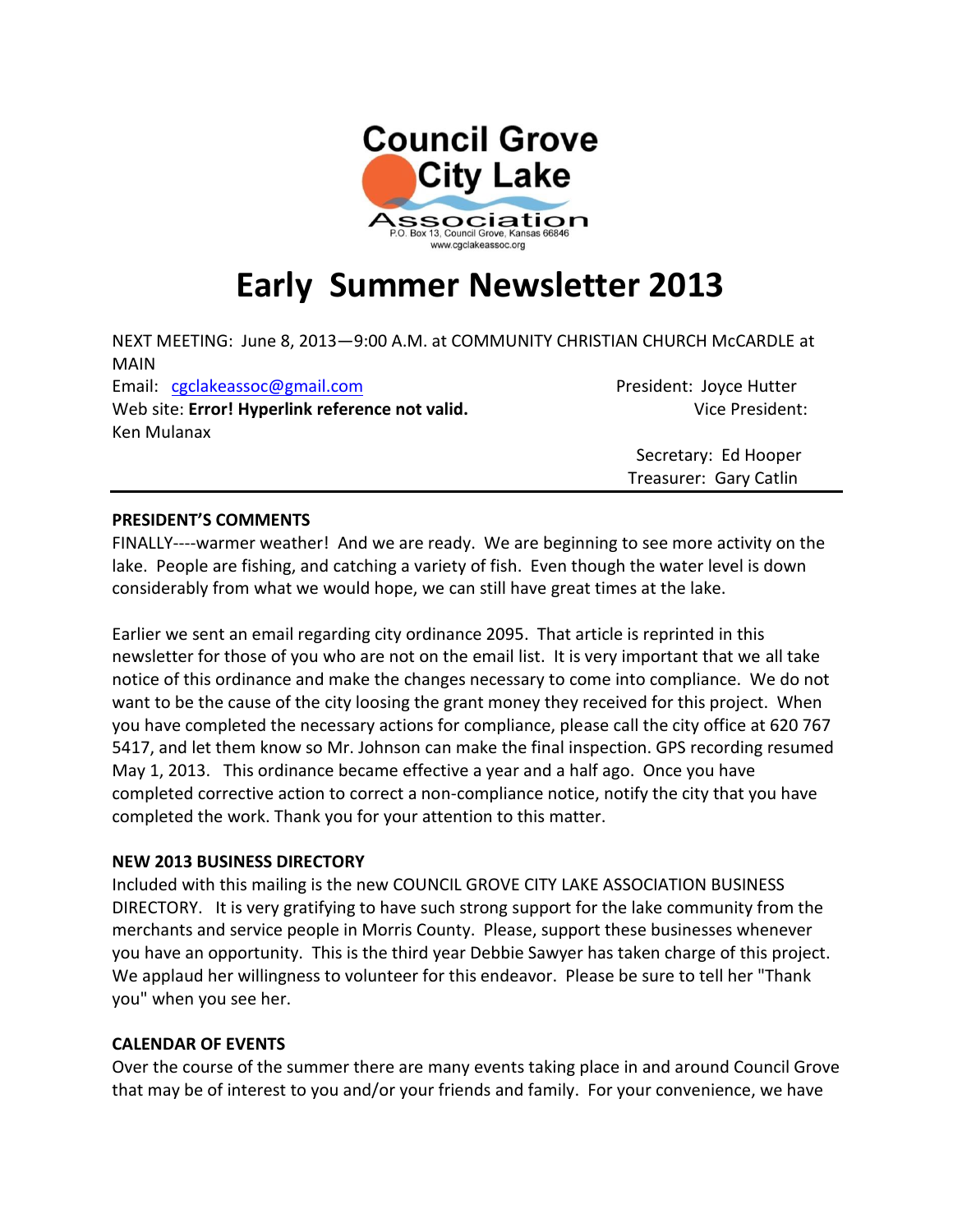compiled a list of them here. See the Council Grove Morris Co Chamber of Commerce Calendar at<http://councilgrove.com/calendar/> for a complete calendar of Morris Co activities. A link to the Chamber is on our website homepage.

**EVERY 2ND SATURDAY OF THE MONTH** (APRIL THRU SEPTEMBER) Lake Association General Membership Meeting at the Community Christian Church, Main Street at McCardle 9:00 a.m. Please plan to attend as many meetings as you can. This is your opportunity to keep informed of the issues, and express your thoughts to the Board of Directors. **EVERY 4TH SATURDAY OF THE MONTH** (MARCH THRU DECEMBER) Board of Directors meeting at the Hays House (unless otherwise noted) 9:00 a.m. Members are welcome to attend these meetings. We suggest you let someone on the board know of your intent to attend so the appropriate number of reservations can be made.

May 27, Memorial Day observed June 15, Symphony in the Flint Hills on the Fort Riley Grounds June 21-22, Washunga Days in Council Grove July 4, Fireworks on the Riverwalk July 6, CGCLA Regatta and Lakeshore Decorating Contest July 12, Ladies Night Out in Council Grove August 17, 18, Kansas Babe Ruth Classic September 2, Labor Day September 28, CGCLA Annual Steak Fry November 2, Candlelight Charm in Council Grove November 1-3, Gathering in the Grove Art Show and Sale in Council Grove

#### **BOARD of DIRECTORS ELECTION**

Application for seats on the CGCLA Board of Directors closed on May 11th. There are five director positions up for election, each a two year term. The bylaws of the Corporation were written with 11 board members to keep the leadership active, and represent as broad a base of the membership as feasible. Expect a ballot and instructions in the US Mail. One vote per leasehold and only current (paid) members will receive a ballot and be eligible to vote. If you use the pre-addressed envelope enclosed with the ballot, it must be received in the post office by 5:00 p.m., Friday, June 7, 2013. You may also bring your ballot to the annual meeting on June 8.

At the end of the meeting no further ballots will be accepted. Ballots will then be counted by a three person committee.

#### **LAKE ASSOCIATION ANNUAL GOLF TOURNAMENT**

The Lake Association Annual Golf Tournament is taking place as this newsletter goes to the printer. Once again, John Nicodemus chaired this event and was ably assisted by many volunteers. While this event is billed as a charity golf tournament, a good time is always enjoyed by all who participate, including non golfers at the raffle and social hour following the tournament. Details of the fund raising and tournament will follow.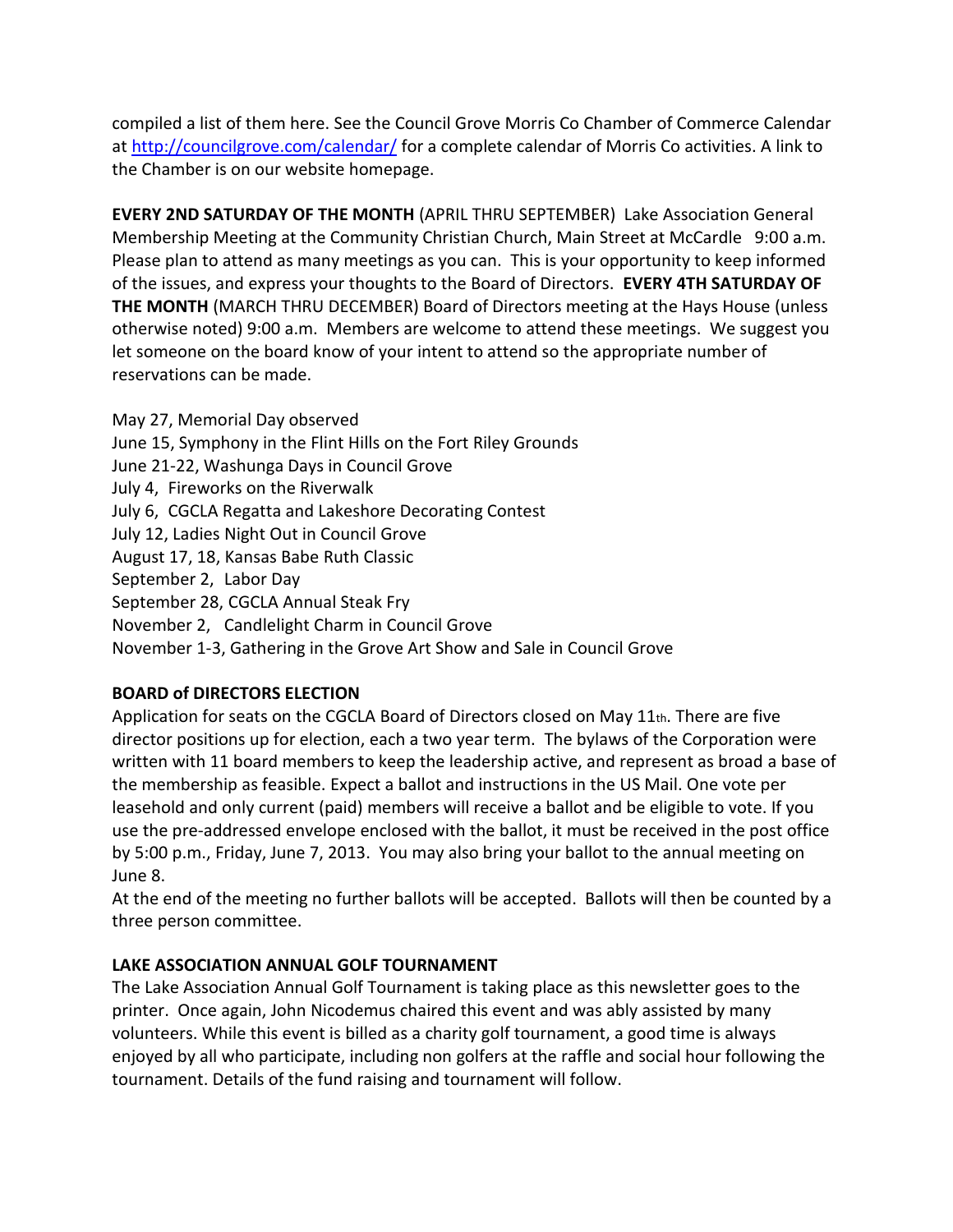#### **BOATING SAFETY REMINDERS**

Many of us at the lake may not be familiar with city ordinances governing the rules and regulations of boat operation at the City Lake. There are numerous ordinances regulating water activities. Even if you have been around for years, it is good to review the regulations. All ordinances pertaining to "life at the lake" can be found on the Lake Association web site [www.cgclakeassoc.org.](www.cgclakeassoc.org) Please print pertinent information and share it with your guests. You are responsible for them knowing and following the regulations.

If we are all courteous and use common sense, we can continue to enjoy the lake and all it has to offer with no serious negative consequences. Let's make it a safe and fun year.

#### **TAX APPEAL OF LAKE LOT VALUATIONS FOR 2012**

The tax appeal process for the lake lot values is in progress. Our attorney, Linda Terrell, has been retained by the Lake Association to represent the city in the appeal of the valuation of the lake lots for the tax year ending December 31, 2012. The informal hearing has been completed and the Court of Tax Appeals Hearing is scheduled for mid-September.

#### **APPAREL**

Karen Waring has graciously consented to chair the apparel activity. Tammie Livingston has volunteered to help, also. We are grateful when people step up to help with our projects. They will be looking for some volunteers to assist with this project. Deciding the design, color, style, etc., for the shirts, how many to order and what sizes (what a guessing game) and have enough, but not too much is all a fun challenge. Let Karen know if you are interested in helping.

#### **CGCLA ON CITY COUNCIL AGENDA**

The City Council now has an agenda item for the Lake Association once a month. This is an opportunity to address the Council and participate in two way communications. The Board of Directors sees this as a positive move to improve communications and cooperation between the city and lake community. The city council lake advisory committee will continue to function and provide recommendations to the city council.

#### **SEPTIC and WELL IDENTIFICATION**

### IMPORTANT: PLEASE READ COMPLETE ARTICLE

We realize you are, no doubt, tired of hearing about well protection and marking of septic systems and lateral lines. However, we need to move ahead with a positive attitude and make some real effort to complete the items in this project, which are **required by the State of Kansas**, and are a part of the Clean Water Initiative. It is extremely important that we do this as soon as possible. The city is going to resume recording GPS locations of the systems on May 1, 2013. They can only record those systems which are totally within compliance of the city ordinance 2095. This project must be completed within the next few months for the city to retain the grant monies they received from the state for this project.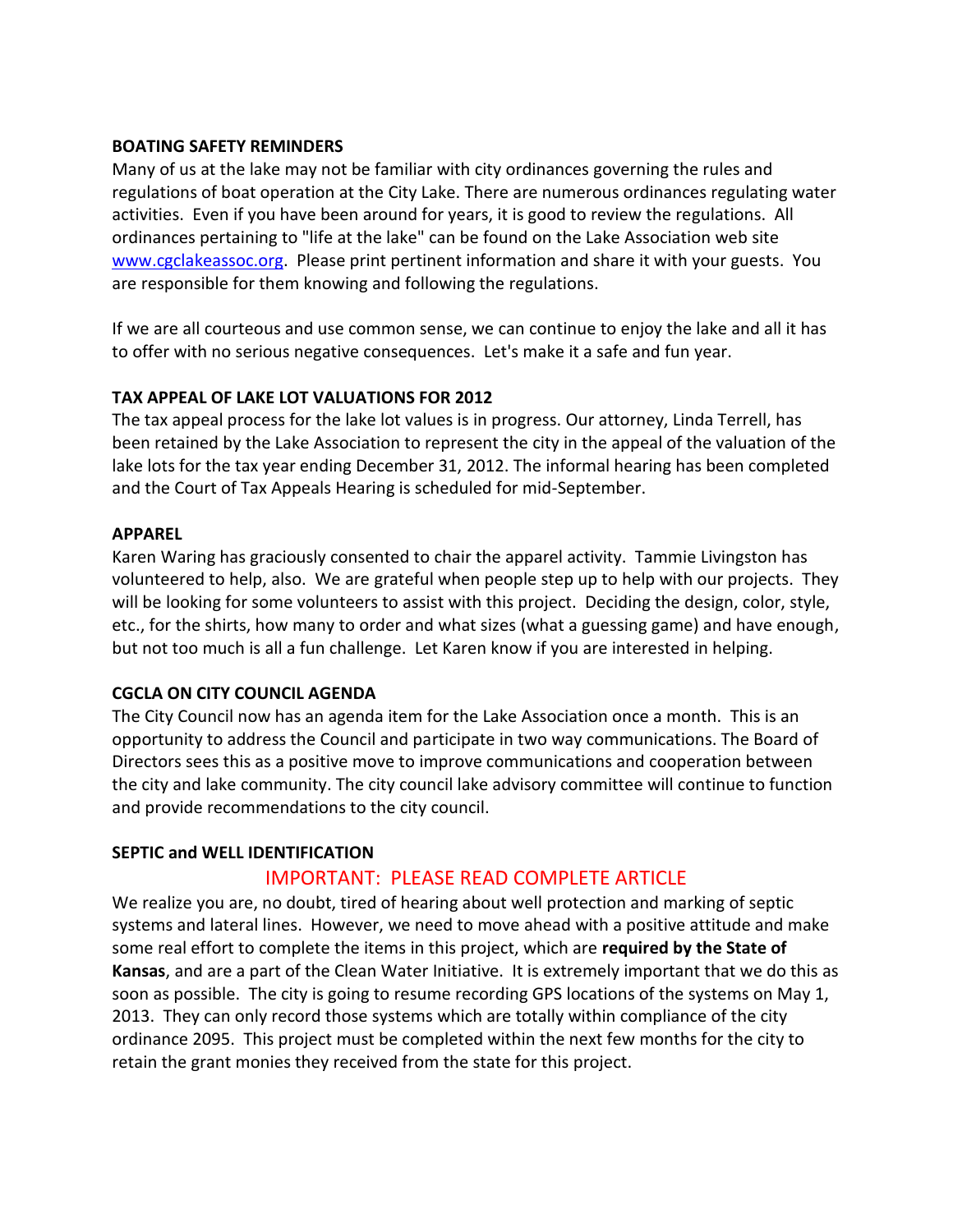At the last City Council meeting, City Inspector Larry Johnson reported records indicate over 200 lake residences still are not in compliance with ordinance 2095, regarding locating and protection of wells, septic fields, septic and lift station tanks. We think a major problem is a lack of clearly communicating what the city expected from the leaseholders. The letter from the city citing system violations did not state that if/when the corrective measures were made to systems, to call the city and let them know so they could make a re-inspection. It is difficult to imagine that over 200 residents have not met the requirements. So, perhaps many of us just need to make a phone call and let the city know we have completed the requirements. However, before doing so, it would probably be a good idea to make an inspection of the systems and assure all the proper corrections have been made. We do not want the city employees to have to make multiple trips to each location because corrections are not complete. Here are some suggestions to consider: (You may also go to the Lake Association web site www.cgclakeassoc.org and click on "city ordinances" under the "Clean Water Initiative" and read ordinance 2095 for yourself to see exactly what the requirements are).

1. The well head must be marked with the site number i.e., C-60 (or whatever your location is), NOT the 911 street number. If the site number is painted on and the paint has faded, please consider painting it again.

2. The well head must be sealed (so ground water cannot penetrate and contaminate the well) and protected so it cannot easily be hit by an auto, lawnmower, etc. You can place rocks around it, put posts around it, cover it and mark the cover; you get the idea.

3. The septic tank must be marked with your site number. Access MUST be above ground, above grade so ground water does not drain back onto the lid of the tank, and the cover must be "childproof".

4. The lift station (if you have one) must be marked with your site number. If you do not have a lift station, that should be noted in your file at city hall.

5. Some of you have systems or wells that are under a deck, or inside your house. IF that is the case, a small sign needs to be placed where it can be seen stating : " Well in house" or "Septic tank under deck"-----whatever the case may be.

6. The four corners of the field lines (lateral lines---drain field) must be marked so vehicles can not readily drive over them and crush them. A VERY FEW of you have not been able to identify where your lateral lines are located. IF that is the case, consider making a call to city hall to see if they might be recorded on old papers which are in your file. Since we have not had a lot of rainfall, this is a good time to find your lateral lines. You may be able to see a difference in the color of the grass where the laterals run and the grass is getting water from below the ground surface. If you do this and still are not able to find your lateral lines, we do have a few volunteers who might be able to assist you in finding your lines. IF you are not able to find them after exhausting all avenues, that needs to be notated in your file at city hall. However, as the owner of the lease, and the one responsible for being the caretaker of the systems, we need to know where all parts of the systems are located.

7. Make certain your cabin site sign is on both the lake and the road side of your property. Those who are recording the location of the septic systems and well heads need to be able to identify the cabin and systems that go together. Although this is not a requirement of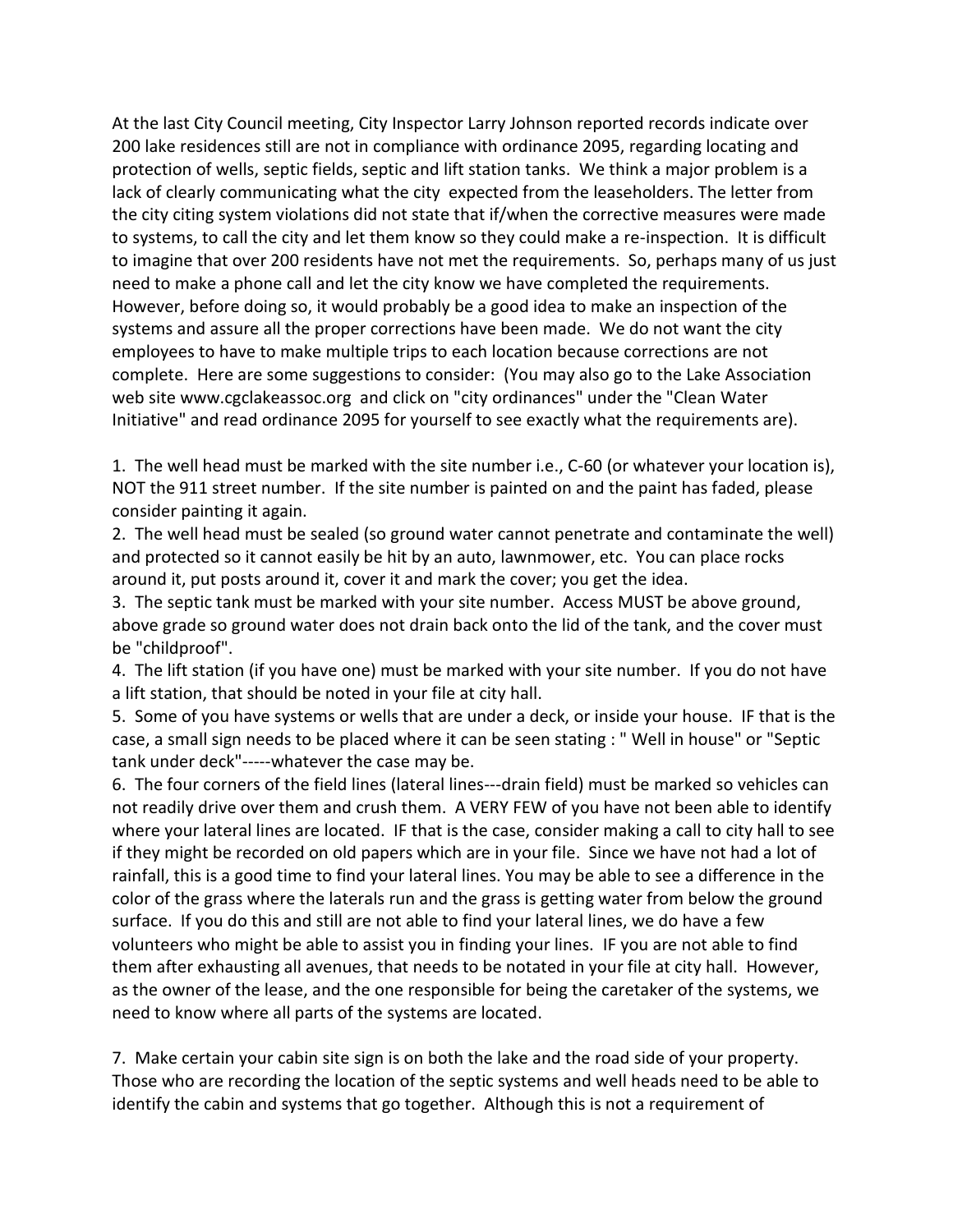ordinance 2095, it is a requirement of ordinance 1988, which was passed several years ago. (You may also find this ordinance on our web site).

Once you have completed your "walk around inspection" and are certain you have complied with ALL of the requirements, call city hall (620 767 5417) and give them your site number and let them know you have completed the requirements and are ready for re-inspection.

If you have a peculiar situation or have a question specific to your location, please call city hall and talk with Larry Johnson to see how to handle your specific situation. We have found Larry to be very professional and quite willing to make this process as easy as possible as long as the state requirements are met.

This city ordinance, number 2095, is the result of The State of Kansas and county requirements and became effective October 2011. It was well coordinated with the rural lakes water representative and representatives from the City Lake Association. The Lake Association assisted the city in obtaining grant monies from the state to locate, record location, and insure that septic systems and wells meet state standards. For the city to retain the grant money, the project was to be completed prior to last September (2012). Because of the large number of properties involved, lack of city records in some lease files and lack of communicating expectations to home owners, the city did not meet the deadline. They were granted an extension, but are now in jeopardy of having to return the grant money to the state for failure to complete the project in a timely manner. We do not want to be the cause of that consequence. The city has been extremely lenient in allowing almost two years for leaseholders to complete this work. We will be checking with the city on a weekly basis to determine how many leaseholders still are not in compliance with the ordinance. Board members will be making calls of encouragement for completion.

We are on the cusp of having a real credibility problem concerning the perception of the character of people at the lake. Let's move forward in good faith, practice the Lake Association motto and "get 'er done"!!!! Thank you for doing your part.

#### **ELECTRICAL SAFETY NEAR WATER**

Last summer the Lake of the Ozarks experienced several fatal accidents involving electricity located near boat docks and at the water's edge. In an effort to avert such a thing happening at the Council Grove City Lake, Larry Johnson, city building inspector has contacted CGCLA concerning an educational program, and possible regulations. D.L. Smith, (E 14) of DL Smith Electrical, graciously volunteered to work with Larry and be the liaison for lake homeowners. This committee has met and is working toward solutions to provide a safe environment at the water's edge.

In the meantime take some time to survey the electrical at or near your shoreline. Electricity in conjunction with water is often fatal. Some common sense and a Ground Fault Interrupter will go a long way toward preventing a fatality.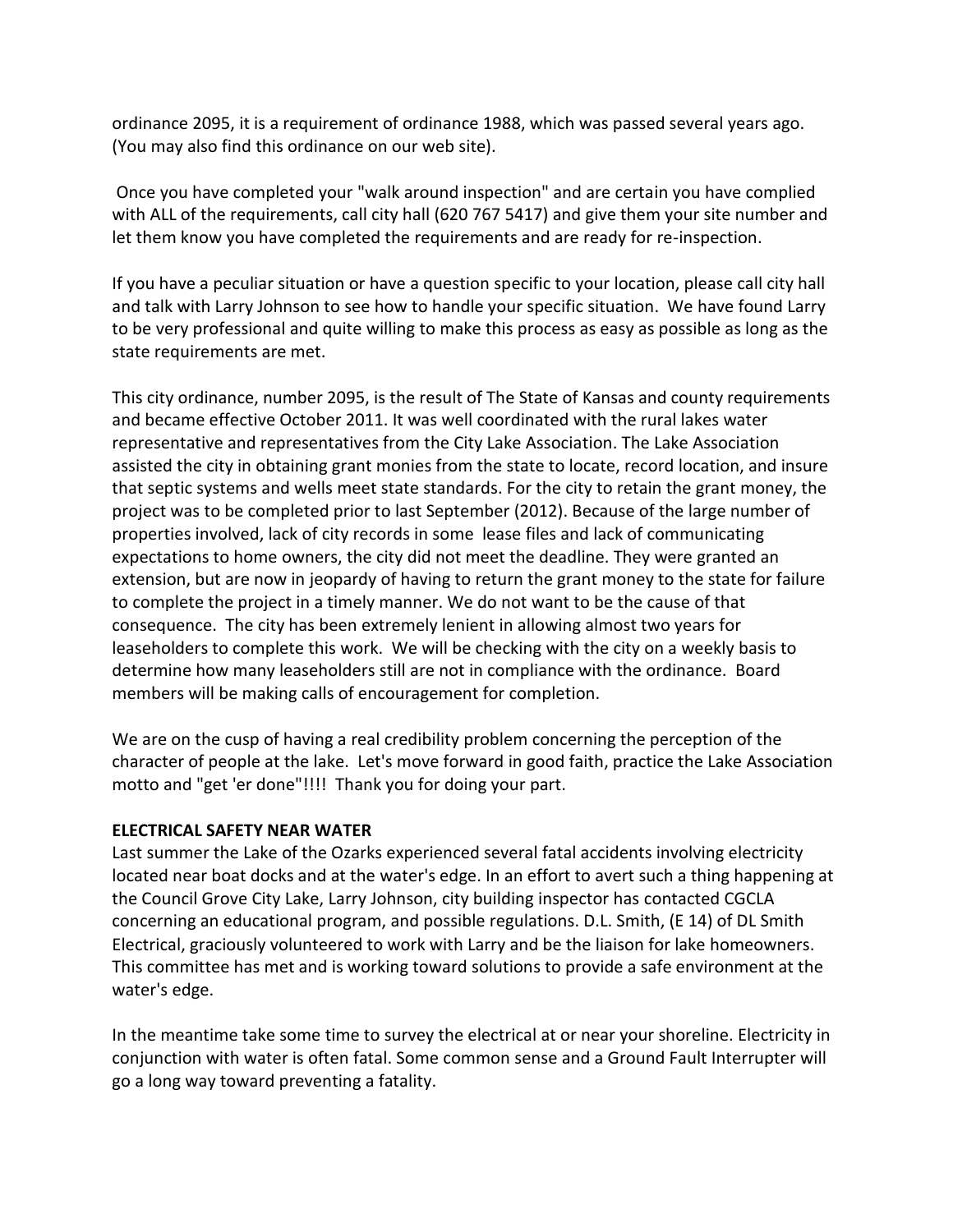Prevention is our objective. Drowning due to electrical shock could be easy to miss-identify and we all need to be aware of the dangers and how to react to an incident in the water. An informative reprint from July, 2012, Cruising World is available a[t www.cgclakeassoc.org](http://www.cgclakeassoc.org/) in the Early Spring Newsletter.

#### **LAKE ASSOCIATION MEMBERSHIP**

Because of your involvement, right at 90% of lake homeowners became paid members of the Council Grove City Lake Association in 2012. Considering some folks own two leases and some owned by absentee trusts go unused, our true membership level is above 90%. This level of membership is an open testament of your support. The Association could not begin to accomplish our mission without you. It is only with your continued support that we can promote your interests as a lake homeowner and keep you informed of developments that may affect you. It is because of this continued level of support that we were able to be recognized by the city government as the spokes "person" for lake residents. Representing you as a "joint voice" increases your "power of one" and gives you considerable leverage when decisions are being made. **We thank each and every one of you who has paid your annual dues to support the Lake Association.** We encourage you to do your share, and get your dues in the mail.

#### **BLUE STEM BROKERAGE NEWSLETTER SPONSOR**

Blue Stem Brokerage is the sponsor of this newsletter. Blue Stem's Flyer is included in this newsletter; we appreciate their support of the Lake Association.

| Dues Card - 2013<br><b>COUNCIL GROVE CITY LAKE ASSOCIATION</b><br>PO Box 13, Council Grove, KS 66846 |                                                          |  |
|------------------------------------------------------------------------------------------------------|----------------------------------------------------------|--|
|                                                                                                      | <b>Annual Dues:</b><br>$$ -35.00$                        |  |
|                                                                                                      | Legal Fund Contribution:<br>$\sharp$ and $\sharp$        |  |
|                                                                                                      | <b>General Fund Contribution:</b><br>$\zeta$ and $\zeta$ |  |
|                                                                                                      | CHECK TOTAL: \$                                          |  |
| State ___________ Zip_____________<br>City                                                           |                                                          |  |